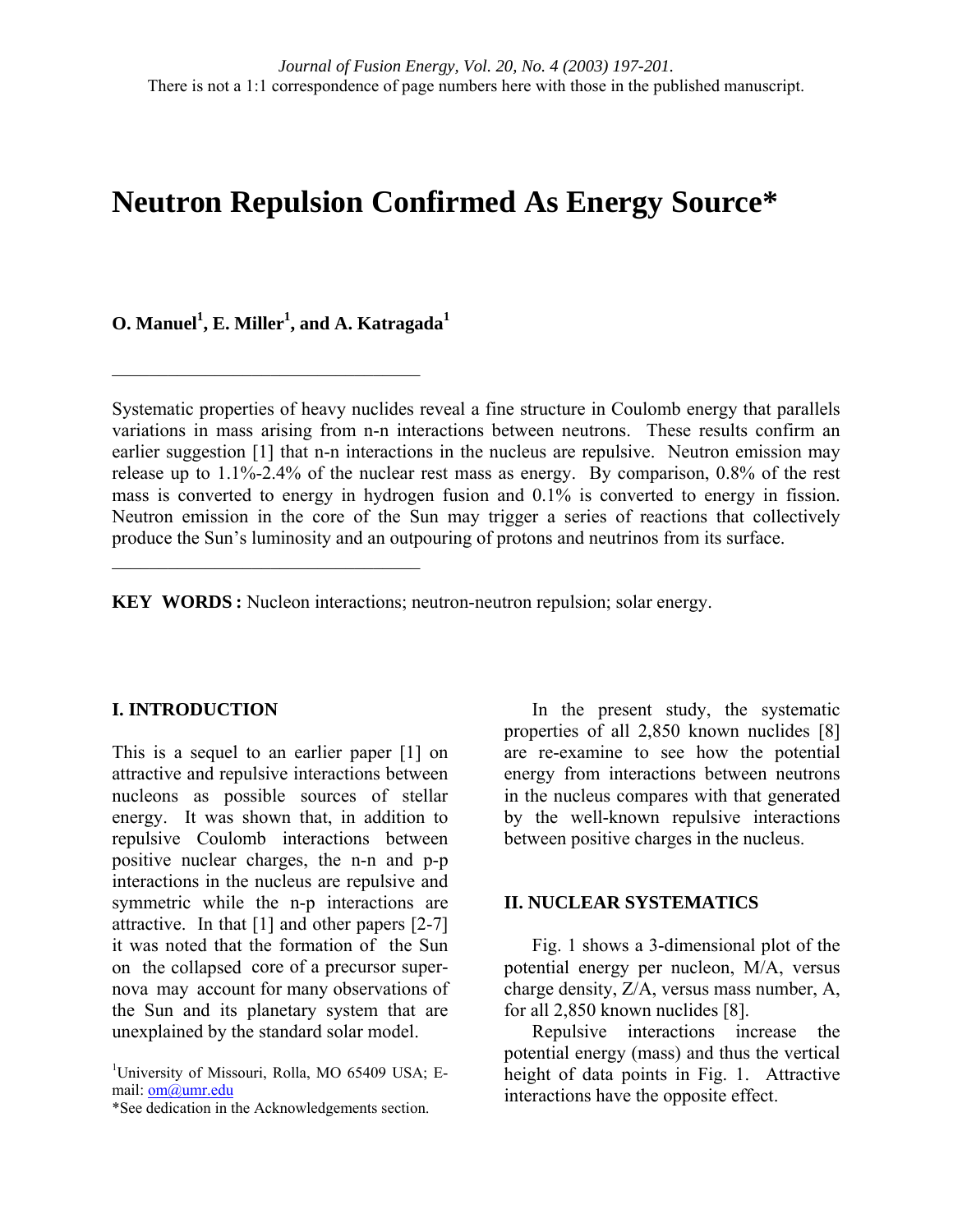

Fig. 1. This "cradle of the nuclides" [3] compares the potential energy per nucleon, M/A, charge density, Z/A, and mass number A for each of the 2,850 known nuclides [8].

Coulomb energy, the potential energy generated by repulsive interactions between positive charges, has long been recognized as one source of nuclear potential energy that detracts from nuclear stability [9] and increases the height of data points in Fig. 1.

A quantitative measure of Coulomb energy can be obtained from the decay of mirror nuclei, "*Any pair of nuclei which can be made from each other by interchanging all protons and neutrons…"* [10]. If n-n and p-p interactions are symmetric, then the energy released when a nucleus decays to its mirror is determined by the change in Coulomb energy. This Coulomb energy change is proportional to  $A^{2/3}$  for the set of mirror nuclei where the parent nucleus has  $A = 2Z - 1$  and the daughter has  $A = 2Z + 1$ [9]. The electron-capture decay energies of these,  $E_{EC} = M(A = 2Z-1) - M(A = 2Z+1)$ , are shown in Fig. 2 for  $A = 1-41$  amu.

The twenty-one pairs of mirror nuclides shown in Fig. 2 include  $(^1H, {}^{1}n)$ ,  $(^3He, {}^{3}H)$ ,  $({}^{5}Li, {}^{5}He), ({}^{7}Be, {}^{7}Li), \ldots, ({}^{41}Sc, {}^{41}Ca).$  The close fit of the decay energies to the line reaffirms symmetry of the n-n and p-p interactions. The slope of the least-squares line defined by the data yields a reasonable value of  $a_C = 0.702$  MeV for the coefficient of the Coulomb energy term [10], where



**Fig. 2.** Electron-capture decay energies *vs.*   $A^{2/3}$  for mirror nuclides (A = 1-41 amu).

Coulomb energy =  $a_C Z^2/A^{1/3}$  (1)

The energy generated by interactions between neutrons, rather than the Coulomb energy generated by interactions between positive charges, can be obtained by fitting isobaric mass parabolas to the data points in Fig. 1 at each value of A. These isobaric mass parabolas are shown in Fig. 3.

Extrapolations of these mass parabola to the point where  $Z/A = 0$ , i.e., to the front plane in Fig. 3, yields the mass per nucleon for nuclides composed only of neutrons. Fig. 4 shows the mass per nucleon at these intercepts for odd-A nuclides when  $Z/A = 0$ .



**Fig. 3.** Isobaric mass parabolas defined by nuclear mass data [8] for all sets of odd-A nuclides  $(A = 1-263$  amu).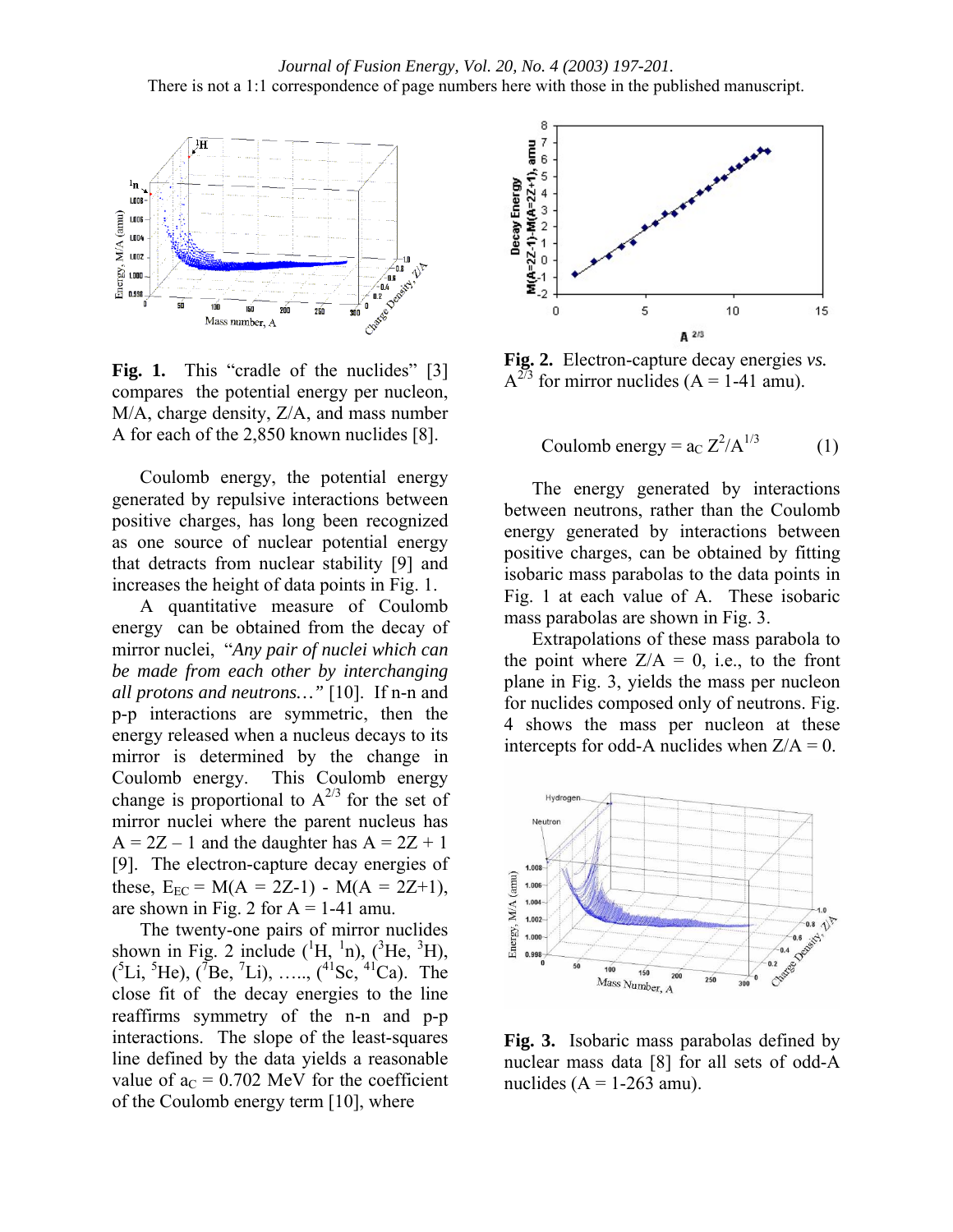

**Fig. 4.** The mass per nucleon for odd-A nuclides at  $Z/A = 0$ . These odd-A nuclides consist only of neutrons  $(A = 1-263$  amu).

Two features in Fig. 4 are noteworthy for nuclides composed entirely of neutrons:

- The hypothetical nuclides at  $Z/A = 0$ (A>1 amu) all have higher potential energy per nucleon than does the real nuclide, the neutron, at  $A = 1$  amu [8].
- There is a rhythmic scatter in values of mass per nucleon. Mass numbers are identified at peaks and valleys.

The first feature was one of the points cited earlier as evidence for repulsive n-n interactions[1,11]. These make the mass per nucleon higher in assemblages of neutrons than in the free neutron.

The second feature, the rhythmic scatter of data points in Fig. 4, is also informative. This feature is mirrored at the other extreme when isobaric mass parabolas are extrapolated to the point where  $Z/A = 1$ , i.e., to the back plane of Fig. 3 where the nuclei are composed entirely of protons.

Coherence in the waves of values for  $M/A$  (mass per nucleon) at  $Z/A = 1$  and  $Z/A$  $= 0$  can be seen by looking at the decay energies of these extreme forms of mirror nuclei [9]. Fig. 5 shows electron-capture decay energies of extreme, isobaric pairs for A =1-41 where  $E_{FC} = M(Z=A) - M(Z=0)$ .



**Fig. 5.** Electron-capture decay energies per nucleon versus  $A^{2/3}$  for extreme nuclides. The parent has  $Z = A$ ; the daughter has  $Z =$  $0(A = 1-41$  amu).

The nuclides in Fig. 5 span the same mass range as those in Fig. 2,  $A = 1-41$  amu, except that the nuclear mass data [8] do not define a unique mass parabola at  $A = 3$  amu. That data point is missing from Fig. 5.

The line in Fig. 5 is the one obtained by a least-squares fit to the data shown in Fig. 2. The close fit of the data in Fig. 5 to this same line is significant. This confirms that the extrapolated values of mass per nucleon at  $Z/A = 0$  and  $Z/A = 1$  are meaningful despite the rhythmic, wave-like feature shown in Fig 4. Changes in Coulomb energy determine positron decay energies of these hypothetical nuclides (Fig. 5) almost as well as they define the positron decay energies of mirror nuclides that are close to the line of β-stability (Fig. 2).

Rhythmic variations in values of M/A versus A may indicate systematic changes in the geometry of nucleons as their numbers change. If so, this may provide useful information on interactions between nucleons.

## **III. A COMPARISON OF N-N AND COULOMB INTERACTIONS**

Fig. 6 shows positron decay energies for all odd-A nuclides when the parent has  $Z =$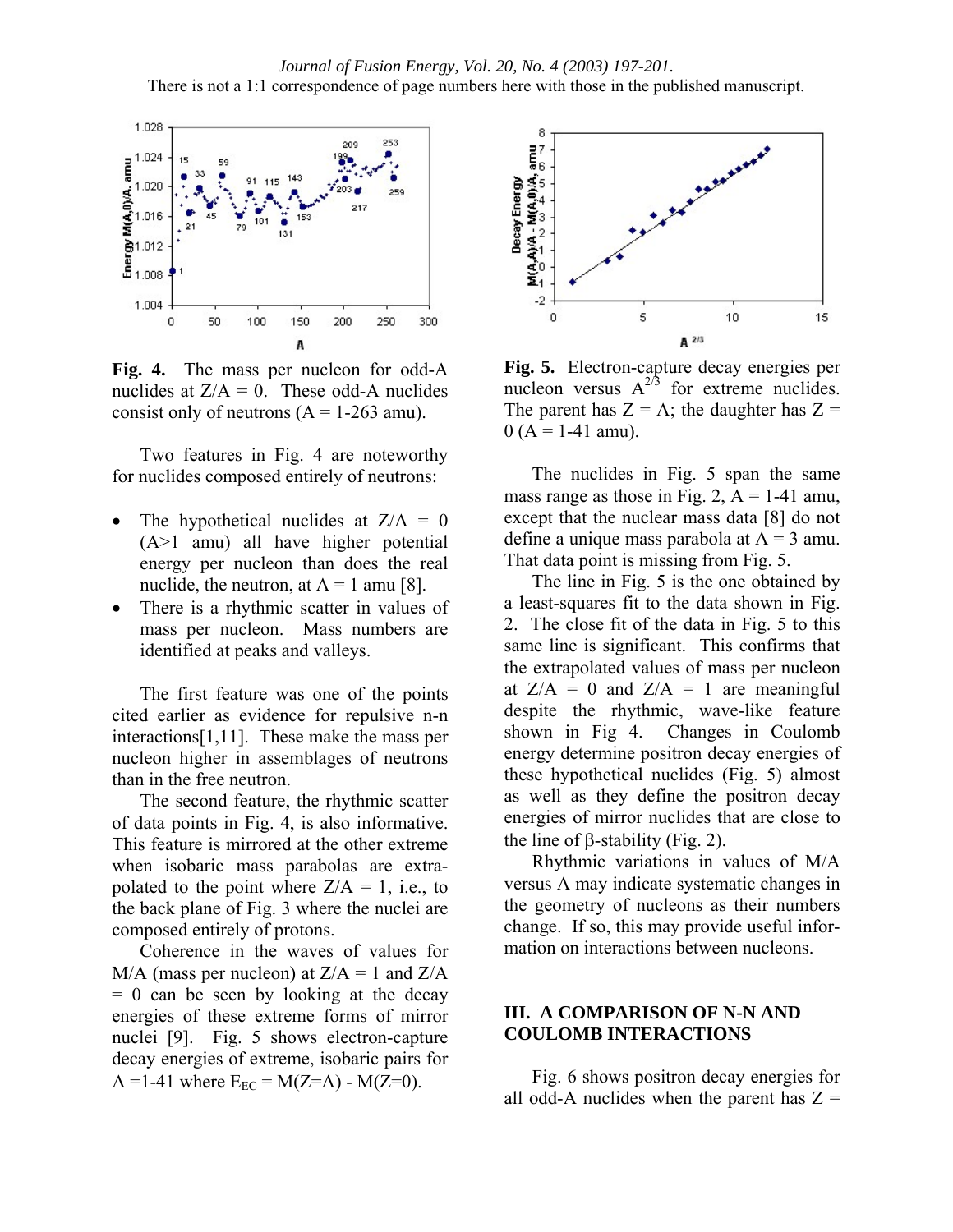A and the daughter has  $Z = 0$ . The parent and daughter are hypothetical nuclides at all values of  $A = 1-263$  amu, except for the hydrogen atom and the neutron at  $A = 1$ .



**Fig. 6.** Positron decay energies versus  $A^{2/3}$ for the entire spectrum of extreme, odd-A nuclides. The parent has  $Z = A$ ; the daughter has  $Z = 0$  (A = 1-263 amu).

At  $A = 1-41$  amu, the data in Fig. 6 are the same as those in Fig. 5. They therefore display the same linear relationship. Peaks and valleys appear at  $A > 60$  amu. The mass numbers are labeled in the manner of Fig. 4.

In Fig. 6 the peaks or valleys occur when the Coulomb energy for  $Z = A$  is unusually high or low. In Fig. 4 there is no Coulomb energy since  $Z = 0$ . The peaks and valleys are instead caused by interactions between neutrons. In both figures, the peaks occur at  $A = 91, 115, 143, 199, 209, and 253$  amu and the valleys occur at  $A = 79, 101, 131,$ 153, 203, 217, and 259 amu.

The common occurrence of peaks and valleys in potential energy at the same mass numbers from Coulomb and n-n interactions confirms that both interactions are repulsive.

At low values of A the Coulomb energy does not cause the sharp peaks and valleys seen in n-n interactions, perhaps because:

1. At low values of A the nuclear radius is  $\sim$ 1 F (10<sup>-15</sup> m). Coulomb repulsion may force a spherical shape for

the positive nuclear charges in light nuclides, independent of the physical geometry of nucleons.

- 2. At  $A = 1-41$  the Coulomb energy per nucleon for  $Z = A$  is ~1-8 MeV per nucleon. This is smaller than the average potential energy from interactions between neutrons (~10 MeV per nucleon) for  $Z = 0$  [11].
- 3. At  $A = 43-153$ , peaks start to appear in Fig. 6, as the Coulomb energy per nucleon increases to ~9-17 MeV per nucleon for  $Z = A$ . For  $Z = 0$ , the average potential energy from interactions between neutrons remains at  $\sim$ 10 MeV per nucleon [11].
- 4. At  $A = 155-263$ , Coulomb energy per nucleon for  $Z = A$  increases to  $\sim$ 20-29 MeV per nucleon but the energy generated by interactions between neutrons remains less than  $\sim$ 14 MeV per nucleon at Z = 0 [11].
- 5. Fine structure peaks appear in Fig. 6 above the region of maximum nuclear stability at  $A \approx 56$ . Nuclear quadrupole moments also suggest that the distribution of nuclear charge more closely follows the geometry of nucleons for these higher values of A.

## **CONCLUSIONS AND FUTURE TESTS**

The occurrence of peaks and valleys in potential energy (M/A) at the same mass numbers from n-n interactions (Fig 5) and from Coulomb interactions (Fig. 6) confirms that both interactions are repulsive [1]. Neutron repulsion may represent a major source of energy if a) the Sun formed on the collapsed core of a supernova [12,13] and b) neutron-emission from its core triggers a series of reactions that generate luminosity, solar neutrinos, and an outflow of 3 x  $10^{43}$  $H^+$  per year in the solar wind  $[1,3,5-7,11]$ :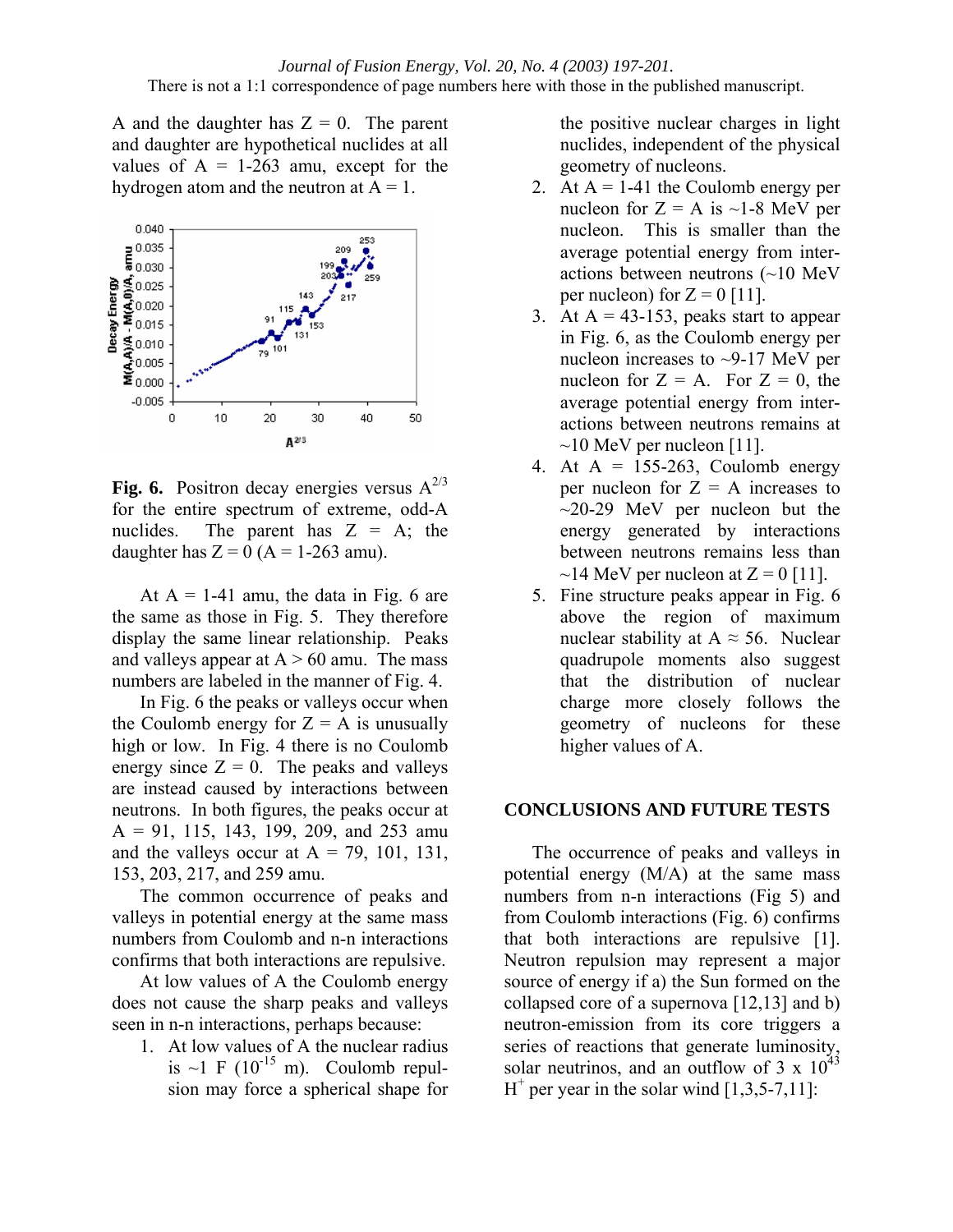*Journal of Fusion Energy, Vol. 20, No. 4 (2003) 197-201.*  There is not a 1:1 correspondence of page numbers here with those in the published manuscript.

- Neutron emission from the solar core  $\langle 0 \rangle^1$ n >  $\rightarrow 0 \rangle^1$ n + ~ 10-22 MeV
- Neutron decay or capture  $_0^1$ n  $\rightarrow$   $_1^1$ H<sup>+</sup> + e<sup>-</sup> + anti-v + 0.78 MeV
- Fusion and upward migration of  $H^+$  $4^{1}_{1}H^{+}+2 e^{-}$   $\rightarrow 2^{4}He^{++}+2 v +27 MeV$
- Escape of excess  $H^+$  in the solar wind Each year  $3 \times 10^{43}$  H<sup>+</sup> depart

In the first reaction, neutron emission releases up to 1.1%-2.4% of the nuclear rest mass as energy. By comparison, hydrogen fusion releases a maximum of about 0.8% of the rest mass as energy (0.7% if the end product is helium) and fission releases 0.1% of the rest mass as energy.

If these reactions power the Sun, then neutron emission generates >57% of solar luminosity, <5% is from neutron decay, <38% is from hydrogen fusion, and the Sun generates  $3 \times 10^{43}$  more hydrogen atoms each year than it consumes by fusion.

The following measurements may be used to test these conclusions:

- 1. Measure anti-neutrinos  $(1.4 \times 10^{38} \text{ s}^{-1})$ with  $E < 0.782$  MeV) from neutron decay at the solar core. The <sup>35</sup>Cl  $\rightarrow$  <sup>35</sup>S reaction in the Homestake Mine could be used to detect these antineutrinos [14].
- 2. Measure gravity anomalies, magnetic fields, quadrupole moment, or circular polarized light [15] from the compact neutron star  $(\sim 10 \text{ km})$  at the solar core.
- 3. Measure residual microwave background radiation [16] from the explosion of a supernova here 5 Gy ago [1-7].

## **ACKNOWLEDGMENTS**

This research was supported by the University of Missouri-Rolla and the Foundation for Chemical Research, Inc. Parts of this paper were presented at the

annual meeting of Sigma Xi in Galveston, TX on November 15-17, 2002.

\*This paper is dedicated to the memory of James-Alan Holt Powers (1984-2001), a student of exceptional talent who entered this university on his  $14<sup>th</sup>$  birthday from home-schooling, was captivated by the information contained in the "Cradle of the Nuclides" (Figure 1), and suddenly died soon after his  $17<sup>th</sup>$  birthday as a senior in Nuclear Engineering.

## **REFERENCES**

- 1. O. Manuel, C. Bolon, A. Katragada, and M. Insall (2000). *J. Fusion Energy* **19**, 93-98
- 2. O. Manuel (2000). In *Origin of Elements in the Solar System: Implications of Post-1957 Observations* (New York, NY: Kluwer Academic/Plenum Publishers) Proceedings of the 1999 ACS Symposium organized by Glenn T. Seaborg and Oliver K. Manuel, pp. 589-643.
- 3. O. Manuel, C.Bolon, M. Zhong, and P. Jangam (2001). Abstract 1041, *Lunar Planetary Science Conference* **XXXII**, LPI Contribution No.1080, ISSN No. 0161-5297
- 4. O. Manuel, C. Bolon and A. Katragada (2002). *Meteoritics and Planet. Sci.* **37**, A92
- 5. O. Manuel (2002). In *Proceedings of the Third International Conference on Beyond Standard Model Physics - BEYOND 2002,* Oulu, Finland (IOP, Bristol, England) in press.
- 6. O. Manuel and A. Katragada (2002). In *Proceedings of the Conference on Asteroids, Comets and Meteors,* Berlin, Germany (ESA SP-500, Noordwijk, The Netherlands), in press.
- 7. O. Manuel and S. Friberg (2003). In *Proceedings of SOHO 12/GONG+ Conference,* Big Bear Lake, CA (ESA SP-517-SOHO/GONG, Noordwijk, The Netherlands) in press.
- 8. J. K. Tuli (2000). *Nuclear Wallet Cards*, 6<sup>th</sup> ed. (Upton, NY: National Nuclear Data Center, Bookhaven National Lab.) 74 pp.
- 9. C. F. v. Weszsaecker (1935). Zur Theorie der Kernmassen, *Z. Physik* **96**, 431-458.
- 10. R. D. Evans (1955). *The Atomic Nucleus* (New York, NY: McGraw-Hill Book Co., Inc) p. 33
- 11. O. Manuel, C. Bolon, and M. Zhong, (2002). *J.Radioanal. Nucl. Chem.* **252**, 3-7.
- 12. O. Manuel and D. Sabu (1975). *Trans. Mo. Acad. Sci.* **9**, 104-122.
- 13. O. Manuel and D. Sabu (1977). *Science* **195**, 208-209